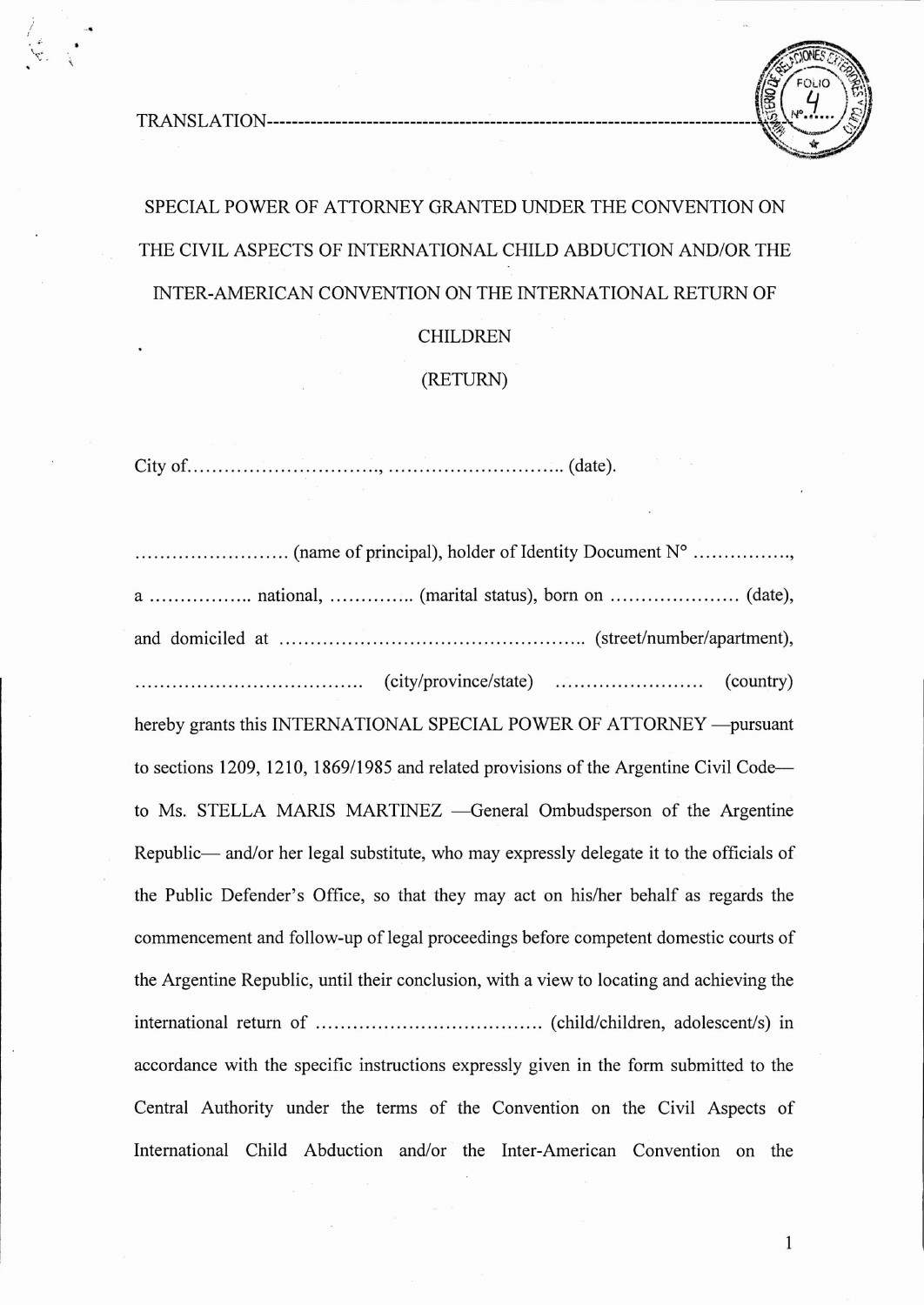International Return of Children and/or such instructions as may hereinafter be given to the agent and/or her legal substitute in person or by telephone, e-mail or any other sufficient means. For that purpose, the agent is hereby authorized to appear —either in or out of court— before Judges, Courts and any other relevant authorities, in order to submit pleadings and evidence of any kind; bring and answer complaints and counterclaims; raise and reject objections; submit challenges with or without cause; request precautionary measures; request injunctions preventing children from leaving the country; file appeals; take steps for the issuance of rogatory letters; request and secure the issuance of official letters to official organizations or private entities; participate in the adoption of measures requested by foreign authorities and ordered by judicial authorities; request the issuance of orders for locating and recovering the child from the place where he/she is at the moment, as a person authorized for carrying out and executing such orders. The agent shall also have the power to establish a domicile; request the participation of INTERPOL and the Argentine Federal Police, as well as the cooperation of social and child protection services to provide assistance during the international return phase, and take any measures necessary to achieve that goal; and sign agreements on the basis of the instructions given. The agent shall perform all of those acts pursuant to Argentine legislation, Private International Law, the Convention on the Civil Aspects of International Child Abduction and the Inter-American Convention on the International Return of Children. The principal hereby reports the I following telephone number and e-mail address for contact purposes: . Furthermore, the principal undertakes to notify the agent and/or her legal substitute of any change in the contact information within five days of such change. The principal

hereby states that he/she understands that it is of utmost importance for the initiation

2

**SEPTEMBER 276** 

 $\left(\begin{matrix} 1 & 1 \\ 1 & 1 \end{matrix}\right)$ 

සි $^{\prime}$